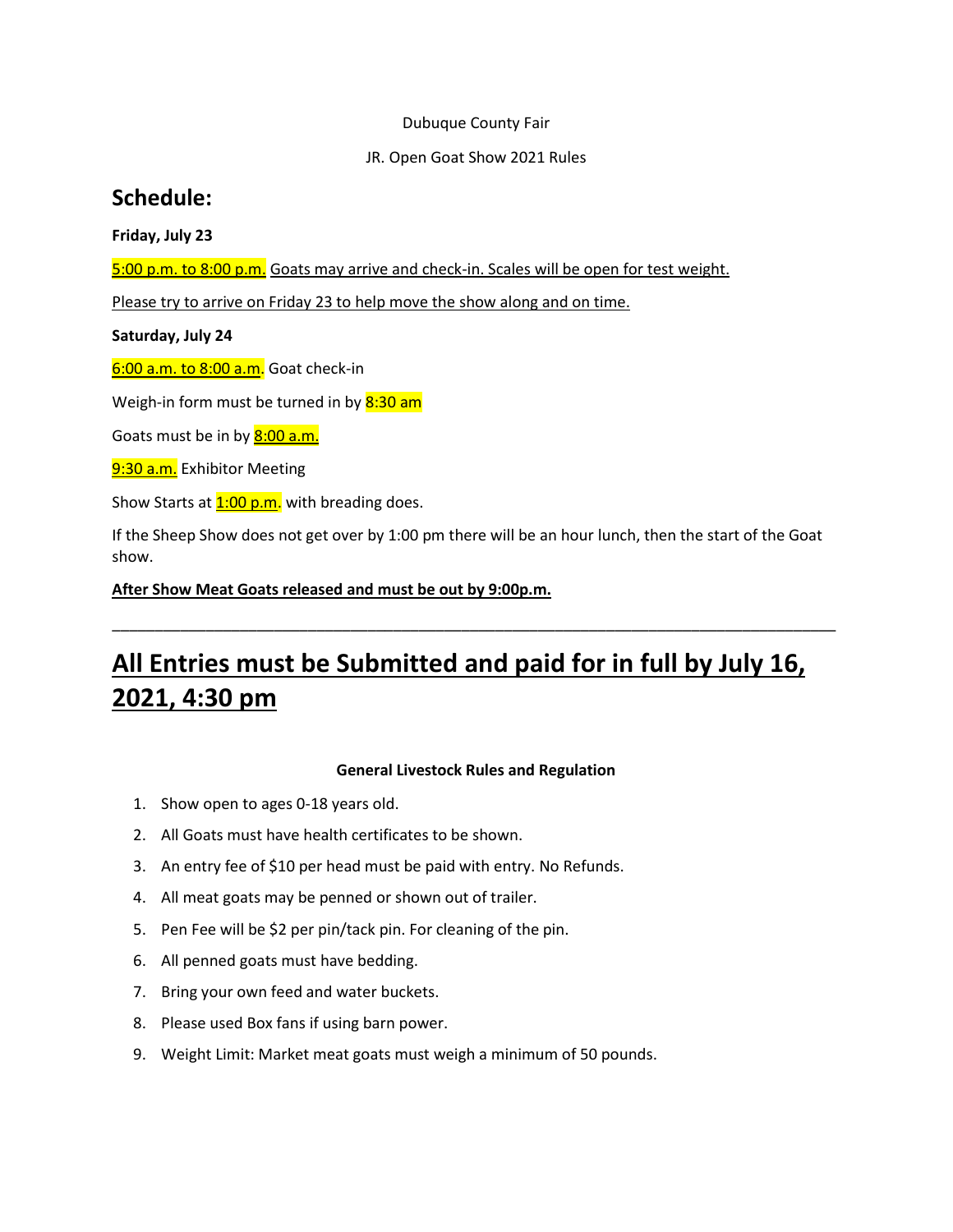- 10. If the weight is under 50 lbs. The animal will be judge in an under-weight class and will not be Eligible for Grand Champion. All breeds will show together.
- 11. DECLARED WEIGHTS. A declared weight system will be used for official weights on market animals. A weight card obtained from show officials must be filled out by all market exhibitors and turned in by the designated time. The weight turned in will become the official weight. If weight cards are not turned in by the deadline those animals will not be eligible to show. Once the weight card is submitted by the deadline, no changes can be made. Scales will be provided in the barn for exhibitors to test weights upon arrival before turning in their card. These scales will also be used for show weigh-backs. The top two animals in each class will be weighed immediately following their class to determine if they are eligible to return for division champions. Market meat goats not weighing within 5 pounds (+ or -) of its official weight will be disqualified. All meat goats are subject to be selected to be weighed.
- 12. Scales will be provided in the barn for exhibitors to test weights upon arrival on Friday 23 and Saturday24 2021.
- 13. Doe entered in the Market Class cannot be shown in the Breeding Class.
- 14. Horns: Exhibitors showing Market Class will be required to have horns disbudded, dehorned, or tipped blunt on all market goats before arrival on the Fairgrounds.
- 15. Fitting is allowed. Clippers can be used. Fitting Stands can be used. The use of adhesives, paint, color, oils, other aerosols, or powder products are allowed.
- 16. Bracing is allowed.
- 17. All type of handle collar and show halter are permitted to be used.
- 18. Injection, drenching or application of any substance per rectum is prohibited. Further, the application of any substance to or near the tail or anus is prohibited. Animals showing any signs of being unethically fitted will be **disqualified**.
- 19. Exhibitors are expected to care for their meat goats in an acceptable manner. NO MUZZLES OF ANY TYPE ARE ALLOWED! Any abusive care including slapping or excessive modification of meat goats will be grounds for disqualification at the discretion of the show officials.
- 20. Drenching will be allowed.
- 21. Should a first placed meat goat be disqualified after winning its class, but before its respective division championship, the second and third place animals will move up to first and second in the class and compete for champion in the division. If a second-place animal is disqualified, the third-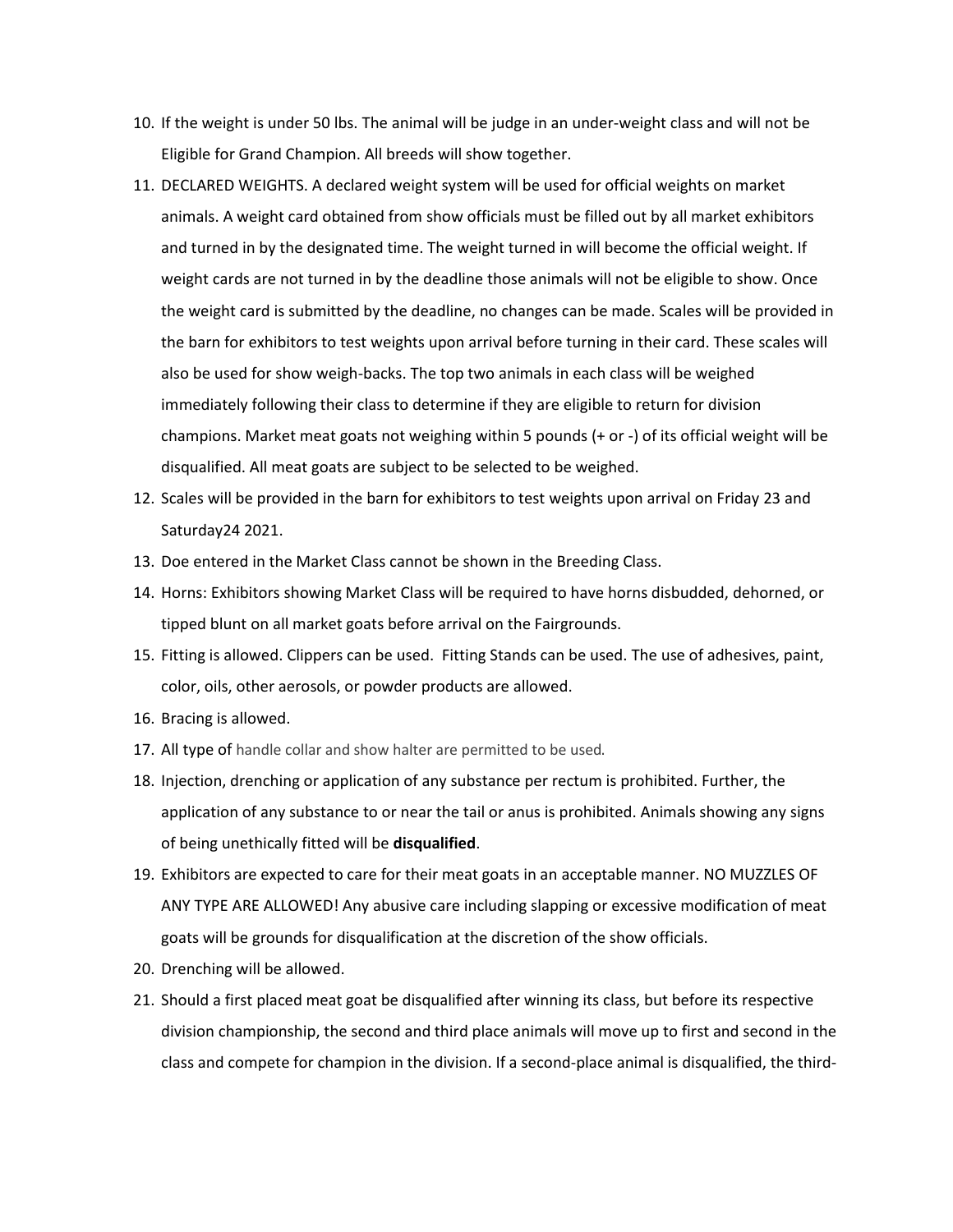place animal will move up. Should a division meat goat champion be disqualified after winning its division, but before selection of Grand Champion.

- 22. Meat Goat, the reserve division champion will move up to champion and compete for Grand Championship. In this case, no attempt will be made to replace the division reserve champion. If a division reserve champion animal is disqualified, no shifting upward will occur and no attempt to replace the reserve champion will be made.
- 23. The Grand and Reserve Grand Champions will be selected in the championship drive.
- 24. Premiums: A monetary award will be given to the top two in each class, division, and Champion drive. Each participant will receive a ribbon (purple, blue, red, and white)
- 25. Dubuque Country Fair will be distributing premiums after fair by mail. Monies will be distributed based on entries.

# Showmanship

Exhibitors showing their own livestock in all classes including showmanship are eligible to compete for showmanship awards. Showmanship will be broken into three age divisions.

Showmanship prize is 75% of entry fee to Grand Champions 25% of the entry fee to Reserve Grand Champions. Per total in each division

- 1. Showmanship Division
	- a. Senior (14-18 years of age)
	- b. Junior (9-13 years of age
	- c. Pee-Wee (0-8 years of age)

# MARKET MEAT GOAT CLASS

Market Meat Goat - Wether or Doe are split up based on weights.

There will be a Grand Champion & Reserve Grand Champion in the Market Class.

# BREEDING MEAT GOAT CLASS

| Class 1: Doe Kids 0 to 3 Months           | 07/24/2021 to 04/25/2021 |
|-------------------------------------------|--------------------------|
| Class 2: Doe Kids 3 to under 6 Months     | 01/25/2021 to 04/34/2021 |
| Class 3: Doe Kids 6 to under 9 Months     | 10/25/2020 to 01/24/21   |
| Class 4: Doe Kids 9 to under 12 Months    | 07/25/2020 to 10/24/2020 |
| Class 5: Junior Division Champion Doe Kid |                          |